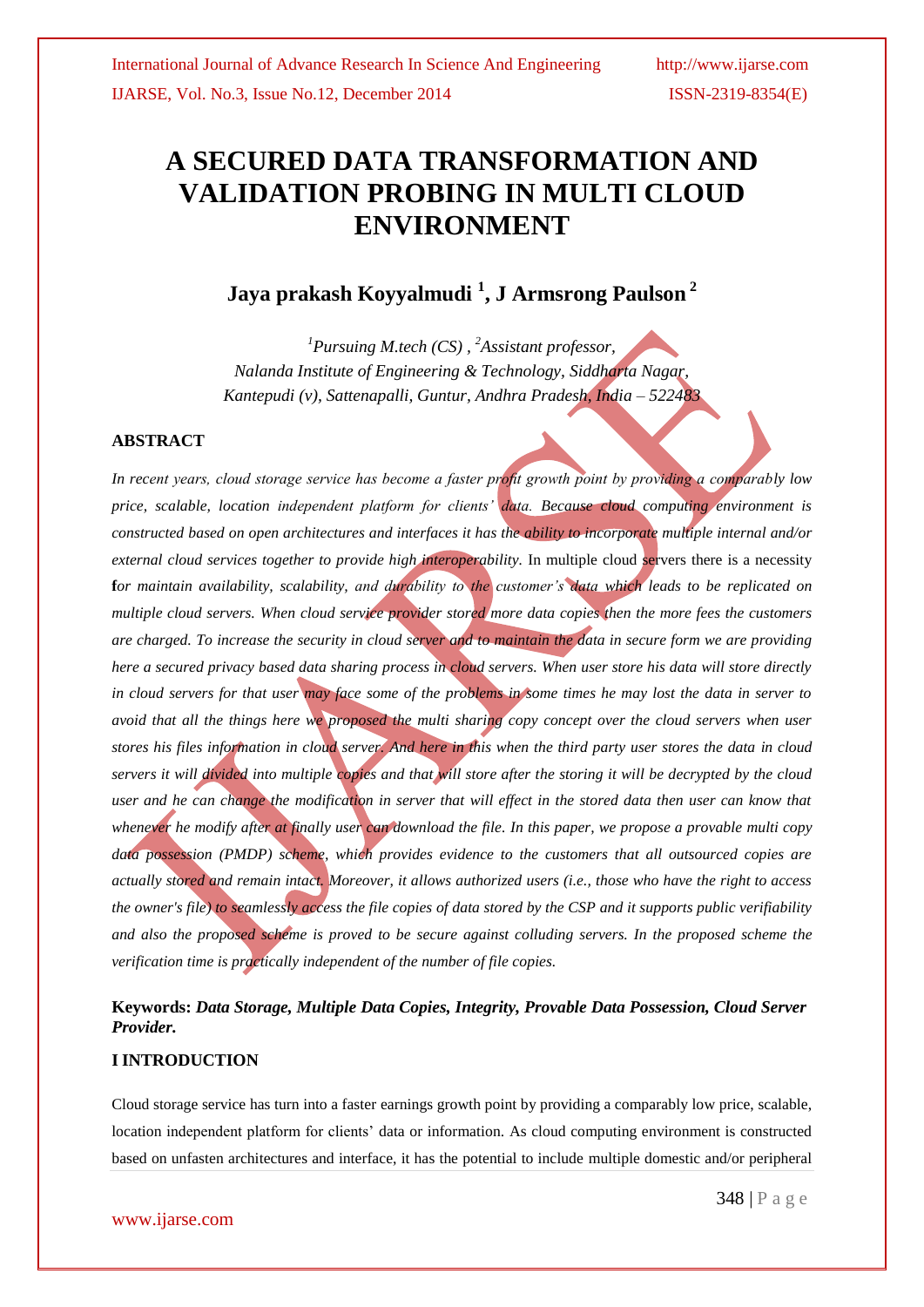cloud services mutually to provide high interoperability. It was called as a distributed cloud environment as a multi Cloud or hybrid cloud. A multi cloud allows clients to easily access his/her resources remotely through interfaces such as Web services. We have some existing tools and technologies for multi cloud like Platform VM Orchestrator, VMware v Sphere, and Ovirt to help cloud providers construct a distributed cloud storage platform (DCSP) for managing clients" data. Still, if such an important platform is weak to security attacks and it would bring irretrievable losses to the clients.



**Fig 1 Architecture of a cloud storage system including control severs and control storage servers**

In this paper we are propose a way of outsourcing information in cloud servers and that to stored by the admin who providing the space to the data owner. In general whenever user wants to store his data in cloud servers he has to check the availability of data and store his information on cloud server and in some of the times data may pass or may not pass to the data in some of the data miss caring transactions. When the data has stored in cloud server or an out sourcing data base that data will become automatically an untrusted data. So we may not say it's in secure zone or not so the data owner can lose his control on his sensitive data. This lack of knowledge gets the some distractions and formidable things in the time of data processing and to make that in secure manner. This all should work on cloud based on the priority mode only in the server and that data will still passing the information of storing the data in to the cloud servers. We can focus many researches here on the server side consequential of data transferring information and in its storing process of data transaction. And through that we are proposed some of new auditing concepts for the data transaction of implantation process in cloud out sourcing data engines.

### **II ARCHITECTURE DESCRIPTION**

We are using the PDP (provable of data possessions) technique for the validation of data in remote servers and through this we can get the some data from the server like Meta data. All the researches has proposed the things of remote area network of data transaction and it has to pass the different types of cryptographic dimensional assumptions. In general when we check only the data owner will check the data is it available or any modification but here in this process we are giving an auditing permission to the third party person to store the data in cloud servers that with the multiple copies of data modification and t split in different servers at a time. For the pubic users or third party users verification there must be a key required to verify the data and to modify it and place in to server after it has been placed in server we have to check that is it available or not and the data was valid in remote server or not. Mainly our contribution is summarize data transaction and to store it in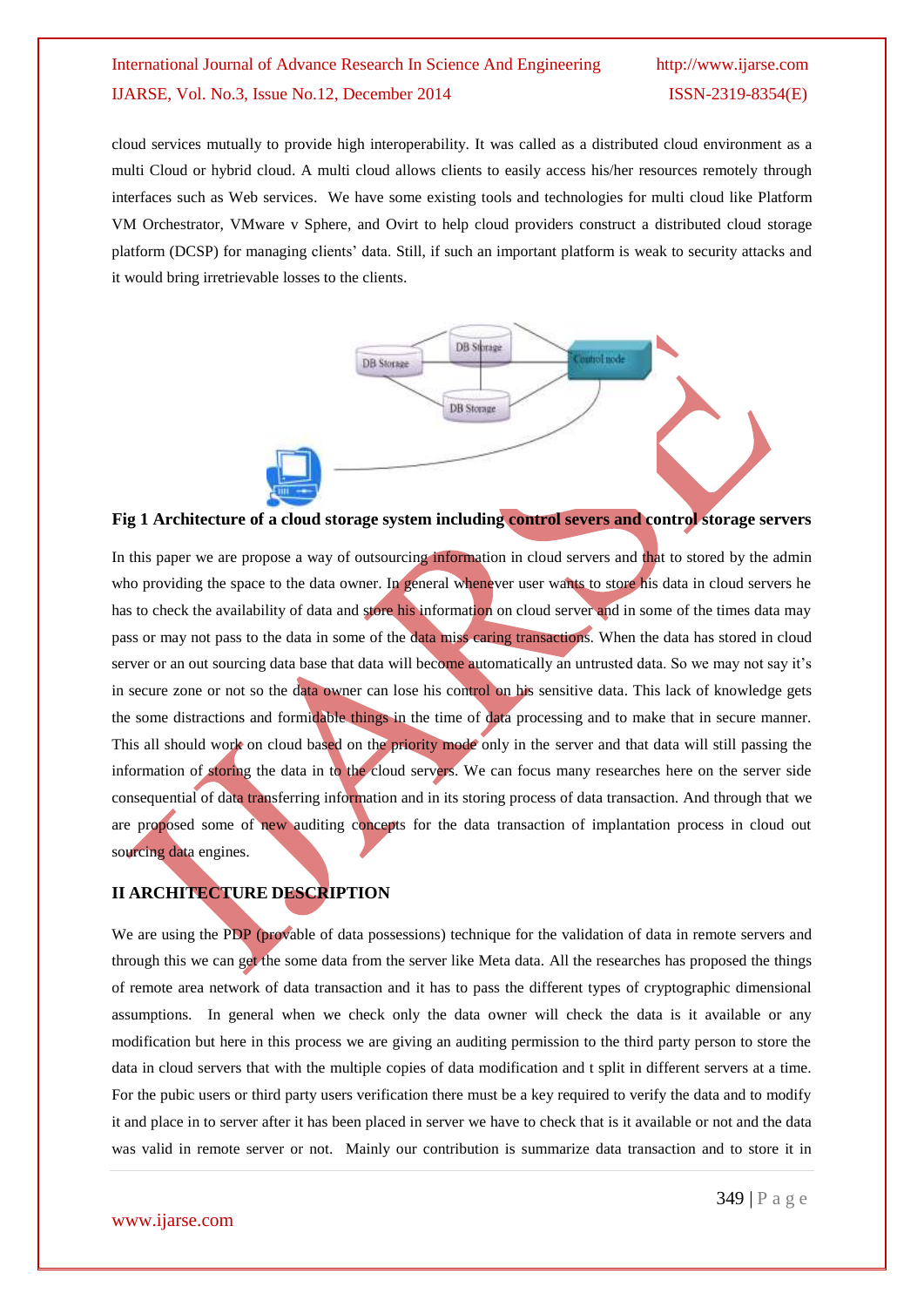secure manner. Here in this we are proposed a pair based data transaction of implementation this will provides and exact and unique of identity to the data and its accurate availability in process and it will gives the guarantee to the user for the protection of the process in cloud server pointer that is CSP. That all the copies of data has to be store in the cloud server and it will provide the whole thing to the user and the performance check of data in cloud servers and these copies of data are intact. So only the authorised person or data valid owner can only check or access the data in the cloud servers and the PDP technique will support the public verification.



**Fig 2 Architecture Description of PDP**

Here in this paper we justify that the efficiency of PDP technique and through this we are analysing the concept of implementation and the process of transaction implementation to modify the user data to get an expected results from the server for the modification of the data and here we are discussed about the corrupted data and the valid data in the server through this we can know that our data is it in secure place or not and it will give the re-conformation about the things and the reliability of the server transaction and its manipulation things will work for the data transforming of files.

In this paper we are considered the CSP is the most economically it's may not be a use full storage for the process of data transformation and its implementation of things. But it's used to store in less amount of data storage than the required amount of data needed and by the contacts of the server and its usage of storage we can delete the files and its related data. In cloud computing model we are find three types of modules here for the transaction of the data usage and its maintenance in the server. We can see that all three types of process here in the above diagram and that who can maintain the data we can take an example of an health data application it"s a government organization application. It will be considered as a data owner part of the accessing of each and every patients details and all his medical bills we are storing the cloud server. Here in this we have to focus on the sensitive data transaction of the data warehousing of each and every data and its essentially to apply the storage purpose data and maintain in the library data storage information of all the medical and scientific, all the legal values of data has to be tore in the server and for the information of interface checkups and its transaction process workings. The integrity of all the customers data in cloud servers and all the risky data due to it has to be instruct and it has to store by the reasons whenever the user or data owner in the cloud server pointer who wants to make the profit and the to pass the things. And it has to maintain the data it has t be store in the server side as well as it has to hide the information of the data owner and all his personal information which his data has to be a sensitive data in all this content of cloud stored data.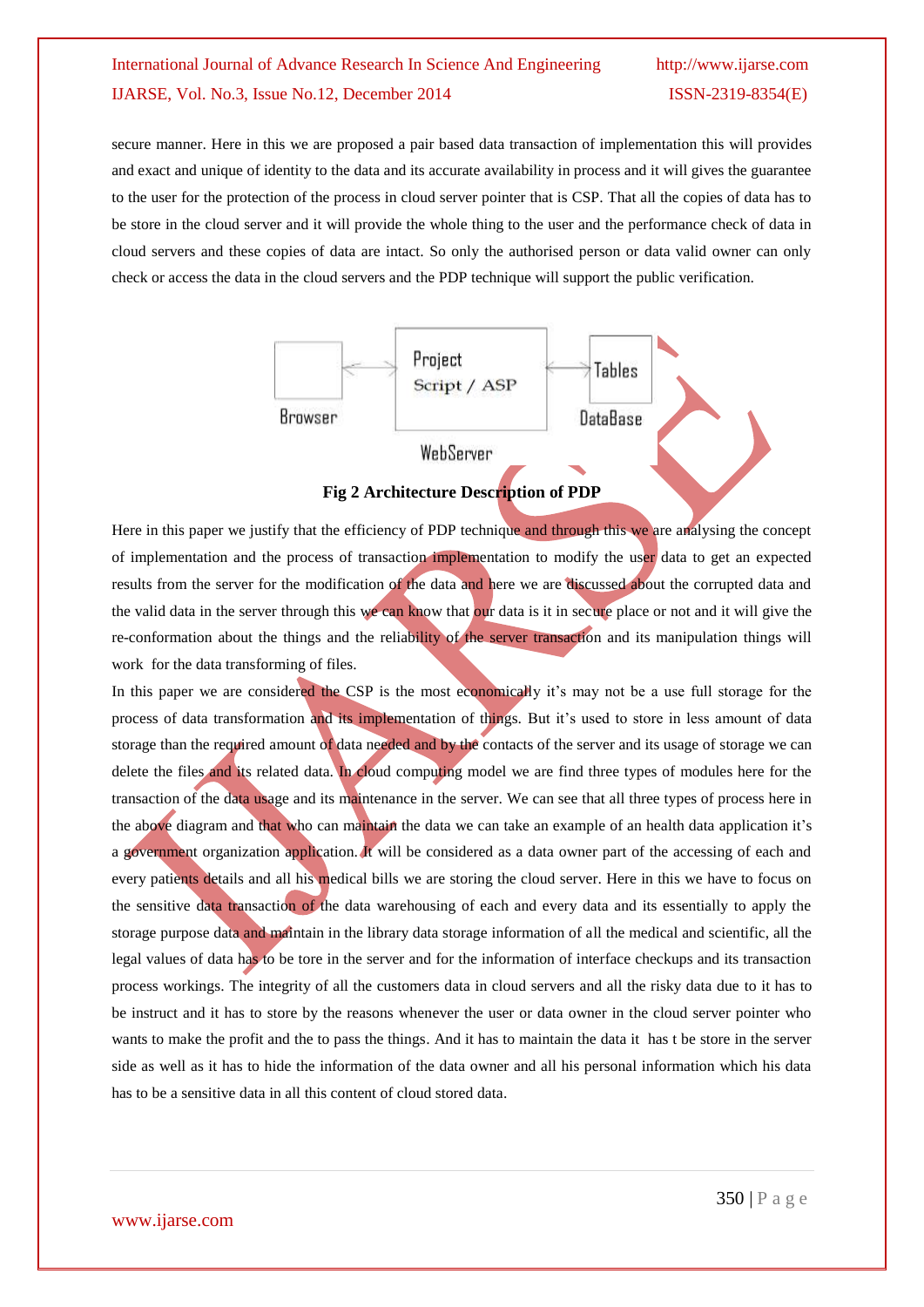#### **III RELATED WORK**

Security in cloud is indispensible. For checking the accessibility and integrity of outsourced data in cloud storages, researchers have suggested two basic approaches called Provable Data Possession (PDP) and Proofs of Retrievability (POR).

Ateniese et al. first proposed the PDP model for ensuring control over the files on untrusted storages without retrieving it. Client maintains constant amount of metadata to verify proof. This PDP approach has also provided an RSA based scheme for a static case that achieves the 0 communication cost. They also suggested a publicly verifiable version, which allows client (data owner) as well as anyone other than owner, to challenge the server for data possession. This property has made immense impact on application areas of PDP protocol due to the separation of data owners and the users. However, these strategies are insecure against replay attacks in dynamic scenarios. Moreover, they do not fit for multi-cloud storage due to the loss of homomorphism property in the verification process. And also he developed a dynamic PDP solution called Scalable PDP. This highly efficient and provably secure PDP technique is based entirely on symmetric key cryptography without requiring any bulk encryption. This PDP technique allows outsourcing of dynamic data. This supports operations, such as deletion, block modification and append, However, since it is based upon symmetric key cryptography, it is unsuitable for public (third-party) verification. Also, servers can deceive the owners by using previous metadata or responses due to the lack of randomness in the challenges. The numbers of challenges and updates are limited and fixed in advance and users cannot perform block insertions anywhere.

Erway et al. proposed two Dynamic PDP schemes with a hash function tree to realize (log *n*) communication and computational costs for a *n*-block file. The basic scheme, called DPDP-I, keeps the drawback of Scalable PDP, and in the 'block less' scheme, called DPDPII, the data blocks can be leaked by the response of a challenge, .However, these schemes are also not effective for a multi cloud environment because the verification path of the challenge block cannot be stored completely in a cloud.

Juels and Kaliski presented a POR scheme, which depends largely on preprocessing steps that the client conducts before sending a file to a CSP. Unfortunately, these actions prevent any efficient extension for updating data.

Shacham and Waters introduced an improved version of this protocol called Compact POR. This protocol uses homomorphic property to aggregate a proof into (1) authenticator value and (*t*) computation cost for *t* challenge blocks, but their solution could not prevent the leakage of data blocks in the verification process because of its static nature.

Wang et al. presented a dynamic scheme with (log *n*) cost by integrating the Compact POR scheme and Merkle Hash Tree (MHT) into the DPDP. Several POR schemes and models have been recently proposed including.

Bowers *et al.* introduced a distributed cryptographic system that allows a set of servers to solve the PDP problem. This structure is based on an integrity-protected error correcting code (IP-ECC), which upgrades the security and efficiency of existing tools. However, a file must be transformed into distinct segments with the same length, which are distributed across servers. Therefore, this system is more suitable for RAID rather than cloud storage.

www.ijarse.com

351 | P a g e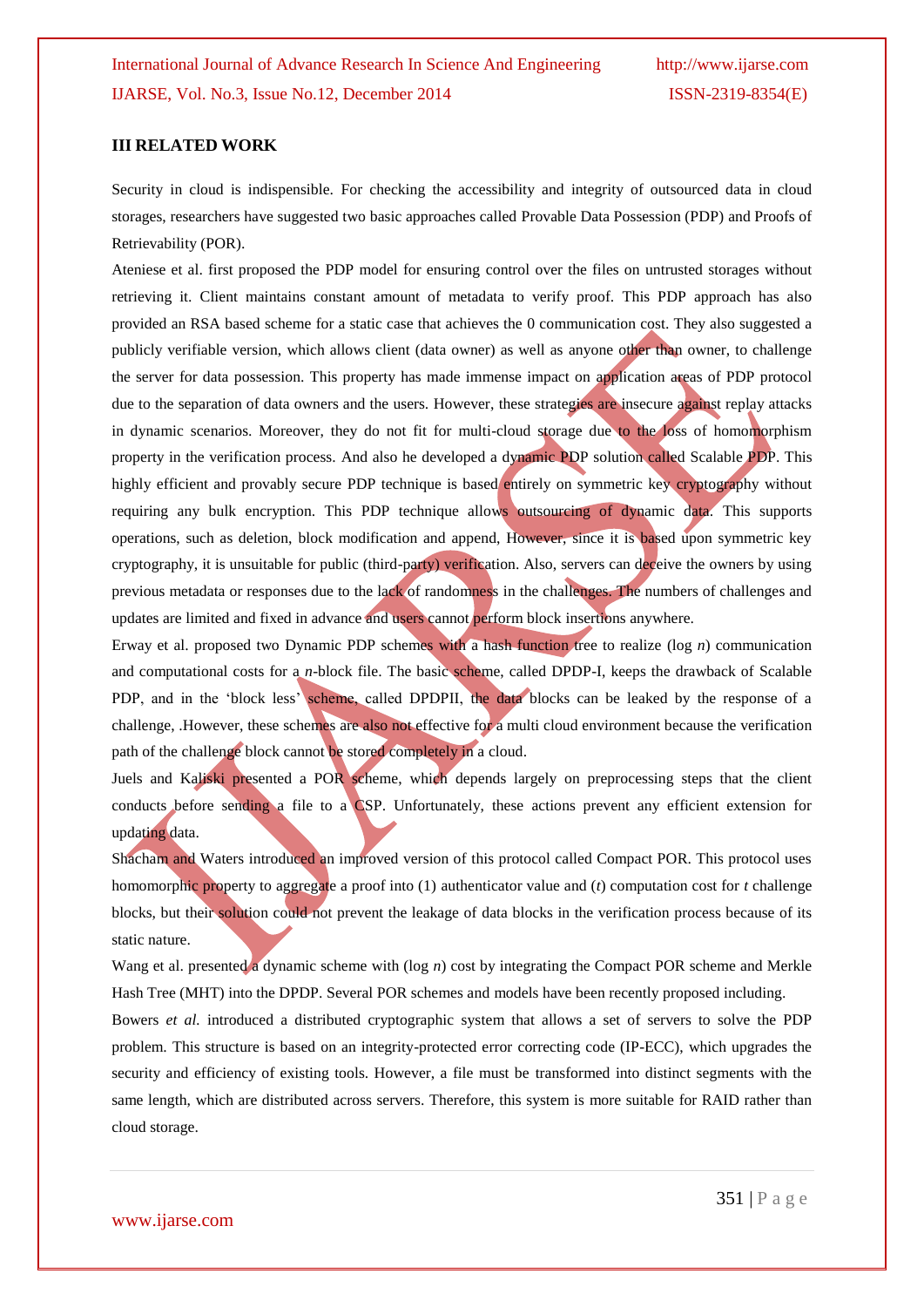#### **IV PROPOSED WORK**

In this paper we propose a way of security and an auditing permission to the third party user and the cloud serve provider but in the existing system we know that whenever the user wants to store his data in cloud server he has to keep directly without the interaction of the third party user and anyone help. So here in this paper to overcome that and to maintain the data in safe manner we are proposed a new way of auditing the data. In existing system if user had stored directly to the server or else in some of the times server may fails when user storing his data or incase of any error detection and its server low or high of burden it may interrupt when user uploading his data in cloud servers. So to avoid that and to concentrate on the third party user we are implemented this paper. And this person has t receive the files or the data from the user and here in this paper his task is the main task on the work of this project and he has audit share the data to the cloud servers in to a different copy of tracks of information in cloud server and here this a best option to the user and to this application also through TPA auditing storing the data is good and if the data was not stored directly it may not be good for the user and un secure (Fig 3).



#### **Fig 3 System Architecture for verification**

We are assumed that make our data in secure to store in our space in cloud servers and the out sourced data has been to integrate the users calculation and with its weighted information. Here in existing system we are keeping all the data in one place and we are storing in any some other areas but here in this we are keeping all our data in to number of locations of cloud server points and when ever user wants to receive or he want to get that data he has to access from the servers and he will get if incase of any server fails from the remaining he will get the information without any breaking in cloud servers.

Here are implementing the way of protecting data in cloud server even if it was lost by the cloud collapsing we are making that data in perfect and we are using a simplified comparison algorithm for the protection of data in cloud server through this we can get the data backup even in some of the times if we lost data. In general whenever the data in cloud server has lost or the cloud server has collapsed then that we cont get back the data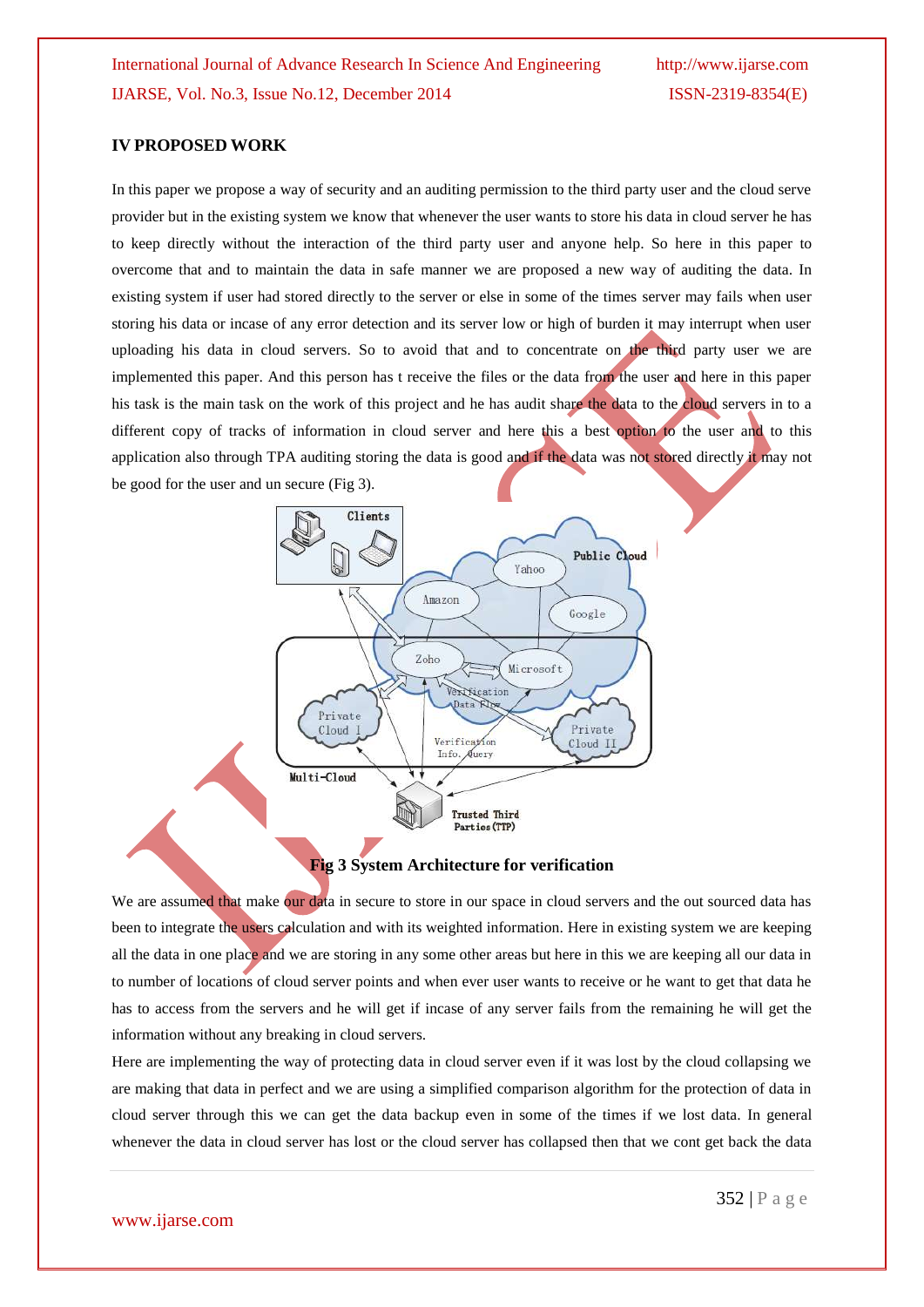from the cloud server points so that is the main drawback of the existing system but here in this application we are implemented to protect all the data and providing an integrity verification rules in cloud servers and that we are implemented a way of protection of server.

#### **V PERFORMANCE COOPERATIVE PROVABLE DATA POSSESSION**

To increase the security in cloud server and to maintain the data in secure form we are providing here a secured privacy based data sharing process in cloud servers. When user store his data will store directly in cloud servers for that user may face some of the problems in some times he may lost the data in server to avoid that all the things here we proposed the multi sharing copy concept over the cloud servers when user stores his files information in cloud server. And here in this when the third party user stores the data in cloud servers it will divided into multiple copies and that will store after the storing it will be decrypted by the cloud user and he can change the modification in server that will effect in the stored data then user can know that whenever he modify after at finally user can download the file and here we are following few steps to maintain the data and when we are storing data in cloud server we are not calculating the data how much it should required and how much capacity it will occupied the data cloud servers so maintain all this information and the remaining space what was left after the data stored in server for all this things we are maintain an integrity approach for the application and for the storage of data content in cloud servers. But here in this paper we are maintained everything very clearly for the security purpose and to maintain in safe manner.

After all things and securing operations we are moved forward in this project and we are implemented a three way communication in this page and we are provided security to the user uploaded data with the help of the third party authenticator here in this paper we are provided security of integrity based data sharing mechanisms for the data sharing in the cloud servers because here we are not storing the data in single cloud server but we are storing the data in different servers which doesn't have relation with each other and through this servers only we are providing security to the data owners data and when he is uploaded his data in server that data has been sent successfully to the TPA then he use to share the data based on the content and the availability of its related servers and its configuration based. He is the person mainly auditing the data in the server but yet the permissions had not passed him to change the data or re-modify the user uploaded data. Data owner may not get the accessing permission until it has stored in the cloud server through the data owner and after TPA has shred and after the cloud server owner has checked and done validation of the data only user can get the accessing permission to download or change or to check the data. Whenever he done modifications in his data it will automatically update in the server by the help of the TPA user, Then the user can access the data at any time whenever he access the data it will collect all the information from all the different cloud servers and that will appear to the cloud server then he can access it any time so when he done changes in single copy of data it will reflect in all the servers. That and when the data has checked or updated in the cloud servers that all the related information and where in which server the data has been changed that all the information will update in each and every time to the data owner then in that cases he can check and valid his data, so like this way we are protected the user data in cloud server by using an integrity verification of TPA and transaction of sharing algorithm.

353 | P a g e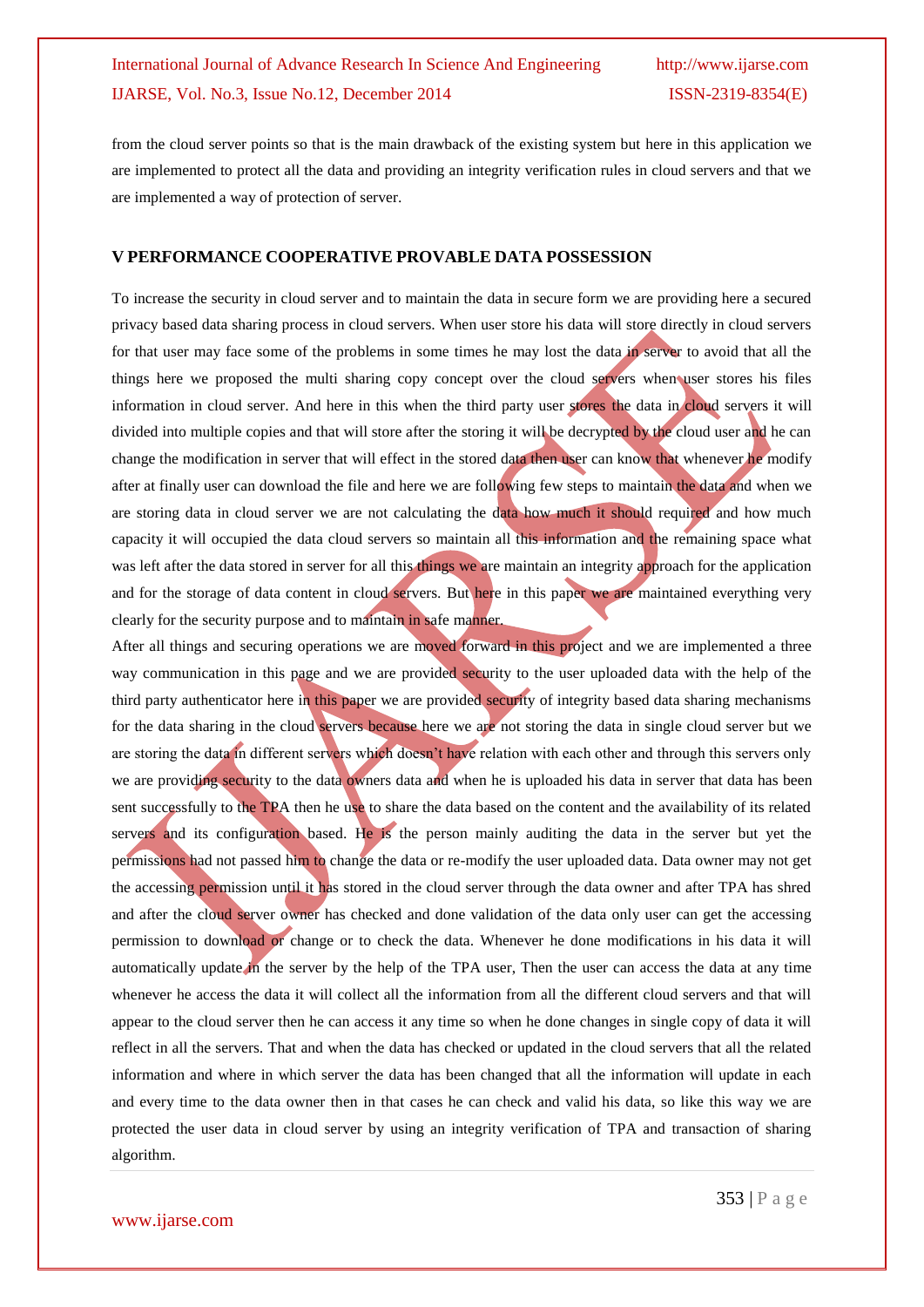#### **VI PERFORMANCE ANALYSIS**

In this paper we are proposed a three way of communication path between the data owner, cloud server that is the third party authenticator. Here in this the TPA is the main user he has to upload all the data in cloud server point. Here in this application data owner will register his details and he will upload his data or the important information that all the data files and his information will be send to the TPA he will audit the files and he have the permission to store in the cloud servers and he only can do.

When after that he will share that data in to number of cloud servers that will be an encryption format that data will store in the clouds that time the TPA will generate an encryption key for the **file decryption** and that data will send to the data owner through the TPA and the updated information of the file will be send to the data owner as well as. After that we can check that all the data or files data in the cloud servers the cloud server authenticate have the permission to change and to check about the data and the information what was updated by the data owner. Whenever the data has modified in the cloud server that times the user can know that his information in the clouds has been checked or modified in the cloud server then he can simply identify the data whenever someone has checked and any modification was happen in the cloud server data then it should be a protected in the cloud server then data owner can be a free of all the troubles and after the data was updated in cloud server then only the data will appear in the data owner side then he can download the files when he wanted and when he need the data then that time he can check his all information without any distraction and without data lost from the cloud server we get this results in our application.

#### **VII CONCLUSION**

The integrity modification theme of this application is storing the data in un-trusted cloud server in a secure manner here in this application TPA is the main user he has to upload all the data in cloud server point. Here in this application data owner will register his details and he will upload his data or the important information that all the data files and his information will be send to the TPA he will audit the files and he have the permission to store in the cloud servers and he only can do. When after that he will share that data in to number of cloud servers that will be an encryption format that data will store in the clouds that time the TPA will generate an encryption key for the file decryption and that data will send to the data owner through the TPA and the updated information of the file will be send to the data owner as well as. Finally we got the exact results from the cloud server with an exact data without modification our data with security.

#### **REFERENCES**

[1] G. Ateniese, R. Burns, R. Curtmola, J. Herring, L. Kissner, Z. Peterson, and D. Song, "Provable data possession at Untrusted stores," in CCS "07.

[2] Ayad F. Barsoum, M. Anwar Hasan "Integrity Verification of Multiple Data Copies over Untrusted Cloud Servers".

[3] Enabling Public Verifiability and Data Dynamics for Storage Security in Cloud Computing Qian Wang1, Cong Wang1, Jin Li1, Kui Ren1, and Wenjing Lou2-Springer-Verlag Berlin Heidelberg- 2009.

#### www.ijarse.com